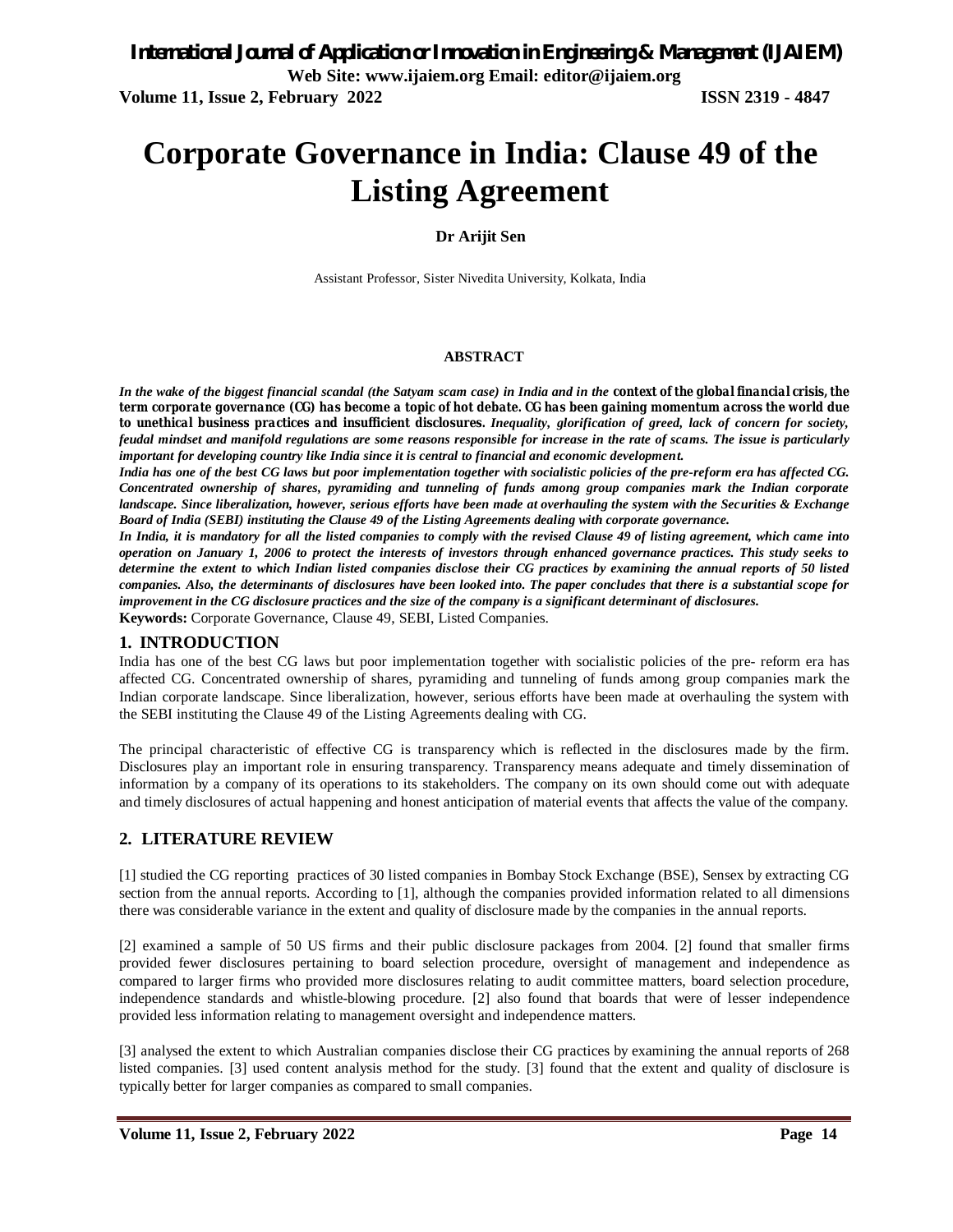#### **Volume 11, Issue 2, February 2022 ISSN 2319 - 4847**

[4] examined the effectiveness of 'comply or explain' with respect to CG in the U.K. For the study, [4] used database of non-financial companies. [4] made a detailed analysis of both the degree of compliance with the provisions of CG code of best practices as well as explanations given in case of non-compliance. The study revealed an increase in the trend for compliance as well as use of uninformative explanations in case of non-compliance.

[5] analysed as to whether difference in the quality of firm-level CG has an effect on the firm-level performance of the companies listed in the Karachi Stock Exchange. [5] used Tobin's Q and total CG Index (*CGI*) for the study. [5] analysed 50 firms for the study. [5] found that ownership, shareholding and board composition enhanced firm performance while transparency and disclosure have no significant effect on firm performance.

The literature review reveals that relatively less attention has been paid to the concept of CG in India as compared to the rest of the world and this created the need for this study.

## **3. HYPOTHESIS**

The following hypothesis were formed and tested with respect to this study:

**(a) Hypothesis 1** *: Better profitability of company results in better disclosures on CG.*

**(b) Hypothesis 2 :** *Market performance of firm has a significant positive relationship with CG disclosures.*

**(c) Hypothesis 3:** *Size of the company is positively associated with extent of CG disclosers by the company.*

## **4. METHODOLOGY**

A total of 50 companies were selected for the study. Any company with its registered office in eastern India constituted the sample. Companies included in the sample belonged to various industry groups and sectors [Appendix II]. A majority of the companies belonged to tea (28%), leather (24%) and jute (16%) industry.

CG disclosure practices in this study were examined from the annual reports of companies selected [6]. A list of **67 parameters** [based on the list of items suggested by SEBI in Clause 49 of the listing agreement] and other non-mandatory items needed to be disclosed in the CG section in the annual report was prepared. The annual report was analysed using content analysis technique.

Annual reports of the companies were analysed for the presence of **nine broad dimensions** as suggested by SEBI. Also, **67 statements** [Appendix I] related to each of these dimensions, Management Discussion and Analysis (MDA) and miscellaneous category were drawn as a framework to calculate disclosure score in order to understand the disclosures of these dimensions in the annual report.

A dichotomous procedure was followed to score each of the disclosure items. Each company was awarded a score of '1' if the company disclosed the concerned issue and '0' otherwise. The net score of each company was found by adding all the individual scores of various sub-dimensions. The maximum score that a company could obtain was **67** i.e. if all the items were disclosed. Every item was given **equal weight** because each item was considered equally important. The **67 statements** included both mandatory and non- mandatory stipulations of the regulation.

CG Disclosure Index (*CGDI*) was formed using the following formula [6].

#### Total Score of the Individual Company Maximum Possible Score Obtainable By The Company \* 100  $CGDI =$

The value of *CGDI* ranged between '0' and '100' with '0' reflecting the worst disclosure and '100' representing the best disclosure practices. It should be noted that CGDI indicates only the presence of information about a particular item in the annual report and not about the quality or extent of disclosure of a particular item.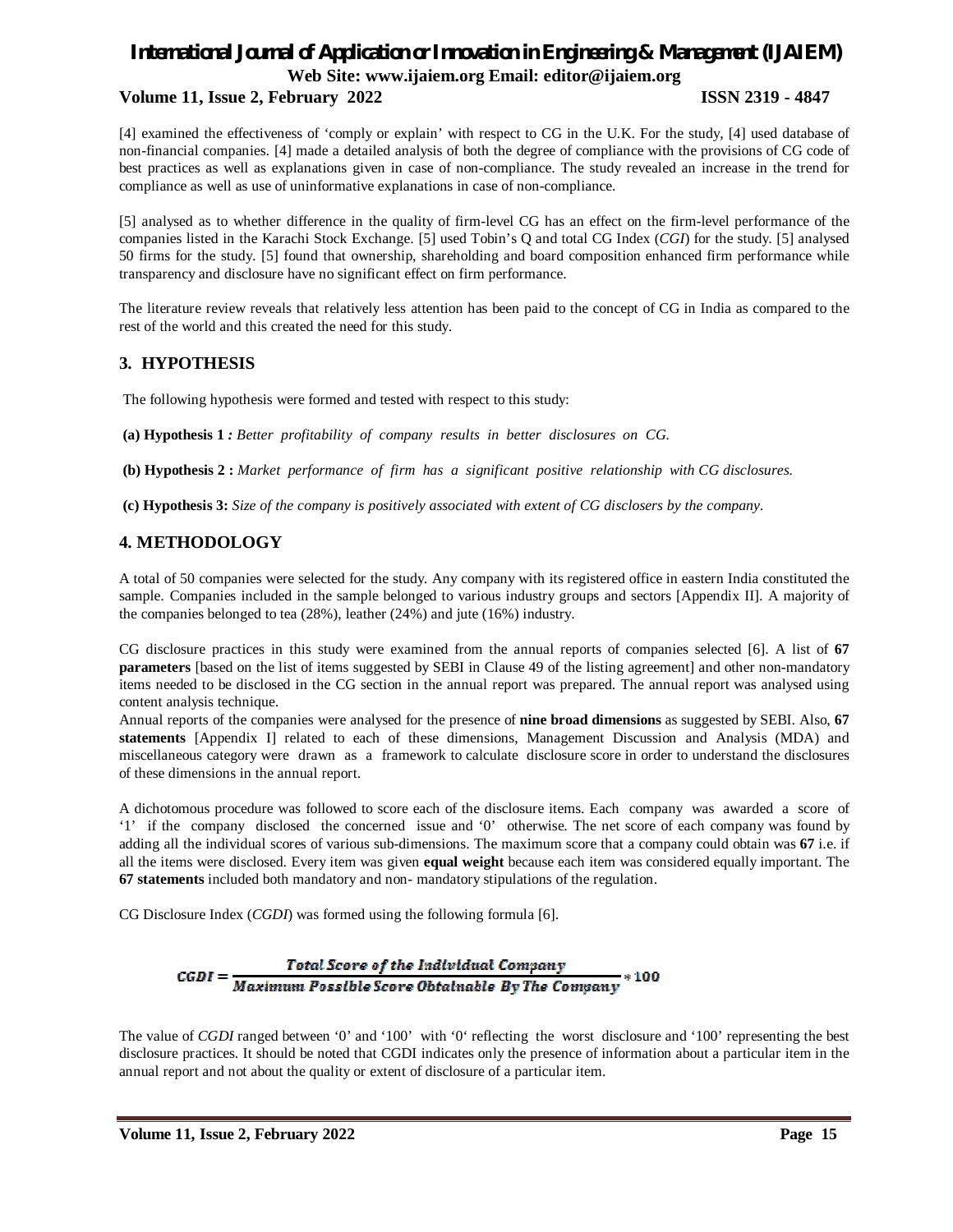**Volume 11, Issue 2, February 2022 ISSN 2319 - 4847**

The following regression equation was formulated for this study:

 $CGDI = \beta_1 + LnVA + \beta_2 ROE + \beta_3 MBV + \beta_4 PI + \beta_5 INDUM + et$ 

#### **DEPENDENT VARIABLE:** CGDI

**INDEPENDENT VARIABLES:**

#### **(a) PERFORMANCE:**

**(i) Market to Book Value (***MBV***):** Market Value of Common Stock divided by Book Value of Common Stock.

[MBV ratio was calculated to judge the market performance of the firms.]

**(ii)** *Tobin's O: Tobin's Q* was calculated as  $(BV \text{ of preference stock} + BV \text{ of borrowings} + BV \text{ of } CL + MV \text{ of common})$ stock) / *BV* of total assets denoted by  $FA + INV + CA$  ) with all values computed at the end of the year.

[*Tobin's Q* was used as the proxy for the performance]

#### **(b) PROFITABILITY:**

**(i) Return on Assets** *(ROA)***:** Computed as Profit After Taxes (*PAT)* / Total Assets.

**(ii) Return on Equity (***ROE***):** Computed as PAT / Net Worth. [ROA and ROE had been used as alternative measures of profitability in this study.]

#### **(c) SIZE:**

**(i) Market Capitalisation (***LnMC)***:** Natural Log of Market Value of Common Stock in lakhs.

**(ii) Book Value of Assets (***LnBVA***):** Natural Log of Book Value of Assets in lakhs.

[*LnBVA* was used as the proxy for the size of the company.]

#### **(d) CONTROL VARIABLES:**

**(i) Proportion of Independent Non-Executive Directors (***PI***):** Percentage of Independent Directors on the board.

{A greater proportion of Independent Directors bring about more financial disclosures [7].}

**(ii) Debt- Equity Ratio (***DE***):** Computed as Total Debt / Net Worth.

**(iii) Index Dummy (***INDUM***):** '1' if the firm is included in NSE/BSE index i.e. Nifty/ Sensex, otherwise '0'.

[It is a dichotomous variable with a value of '1' if the firm is listed in NSE/BSE and '0' otherwise. It is generally considered that companies which forms part of a security index will disclose more information on CG.]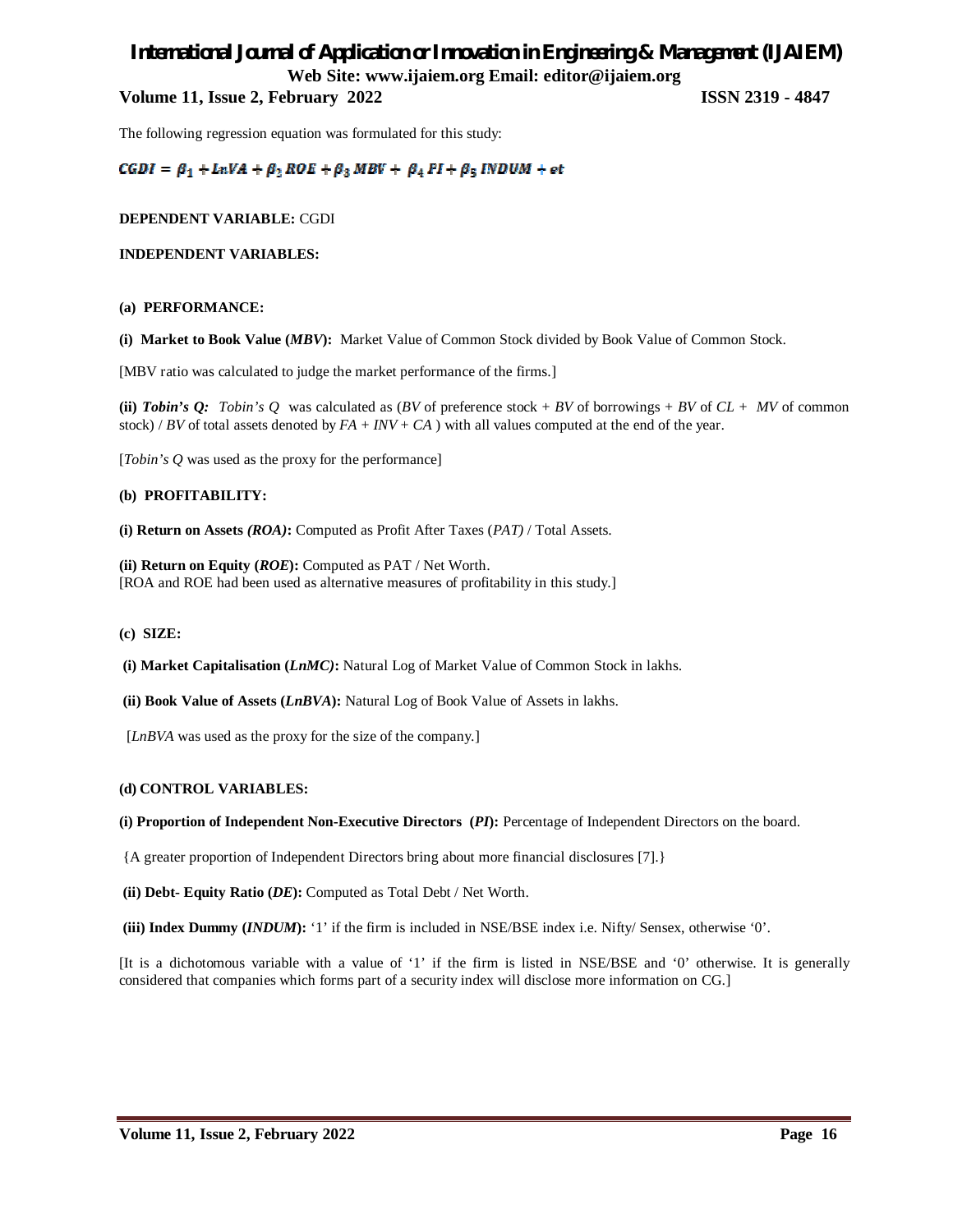**Volume 11, Issue 2, February 2022 ISSN 2319 - 4847**

### **5. RESULTS**

| <b>FREQUENCY DISTRIBUTION OF CGDI</b> |                 |                  |                |                |  |
|---------------------------------------|-----------------|------------------|----------------|----------------|--|
| Total Score (%)                       | Frequency $(N)$ | Cumulative $(N)$ | Percentage (%) | Cumulative (%) |  |
| <b>Above 90</b>                       |                 |                  | 10.0           | 10.0           |  |
| 81-90                                 | 21              | 26               | 42.0           | 52.0           |  |
| $71 - 80$                             |                 | 37               | 22.0           | 74.0           |  |
| $61 - 70$                             |                 | 45               | 16.0           | 90.0           |  |
| $51 - 60$                             |                 | 47               | 4.0            | 94.0           |  |
| <b>Below 50</b>                       |                 | 50               | 6.0            | 100.0          |  |
| Total                                 | 50              |                  | 100.0          |                |  |

#### **Table 1**: Frequency Distribution of CGDI

**(a)** From Table 1 it can be seen that 5 companies received a score of above 90%, 21 companies have a score between 80- 90% , 11 companies have a score between 70-80%, 8 companies have a value between 61-70%, 2 companies have a value between 51-60% and 3 companies have received a value of below 50%. It can be concluded from the above analysis that disclosure practices in the sampled companies are reasonable and few companies have a lower value.

#### **(b) ITEM –WISE DISCLOSURE OF CORPORATE GOVERNANCE:**

The item-wise disclosure [Appendix I] reveals that mandatory as well as non-mandatory disclosures have not been disclosed by all the companies. Only 9 out of the total mandatory items [which forms a majority of the items in Appendix I] have been disclosed by 100% companies. 14 items are disclosed by more than 90% of the companies, 8 items are disclosed by more than 80% of the companies and 16 items are disclosed by less than 50% of the companies.

#### **(c) DETREMINANTS OF DISCLOSURES:**

From the analyses it can be inferred that the extent of disclosures varies among companies. Studies indicate that the extent of disclosure on CG calculated in terms of *CGDI* is influenced by various factors. According to [1], there are three determinants of CG disclosure namely size of the company, overseas listing status and number of independent directors. [8] found financial disclosures to be related to earnings margin, size and listing status. Furthermore, [6] found local ownership, Securities and Exchange Commission notification amd size to be the significant factors of CG disclosures.

#### **(d) REGRESSION RESULTS:**

|                | <b>Regression of CGDI on Other Variables</b> |                     |  |  |
|----------------|----------------------------------------------|---------------------|--|--|
|                | <b>CGDI</b>                                  |                     |  |  |
|                | п                                            | (2)                 |  |  |
| Intercept      | $34.686***$ (3.060)                          | $36.881***$ (3.346) |  |  |
| LnBVA          | $9.216***(3.785)$                            | $8.058***$ (3.326)  |  |  |
| MBV            | ٠                                            | $1.297**$ (2.061)   |  |  |
| <b>ROE</b>     |                                              | 0.120(0.824)        |  |  |
| PI             |                                              | 0.085(0.682)        |  |  |
| DE             | -                                            | $-0.036(-0.290)$    |  |  |
| <b>INDUM</b>   | -                                            | $-0.315(-1.816)$    |  |  |
| $R^2$          | 0.230                                        | 0.294               |  |  |
| Adjusted $R^2$ | 0.214                                        | 0.264               |  |  |
| $F$ - Stat.    | $14.328***$                                  | $9.774***$          |  |  |
| Durbin-Watson  |                                              | 2.102               |  |  |
| VIF            | 1.000                                        | 1.057               |  |  |

|  |  | Table 2: Regression of CGDI on Other Variables |  |  |
|--|--|------------------------------------------------|--|--|
|--|--|------------------------------------------------|--|--|

Note: Table 2 represents the regression model with CGDI as the dependent variable and other variables are the independent variables. t-<br>statistics are reported in parentheses. \*\* and\*\*\* indicate significance levels at 5% a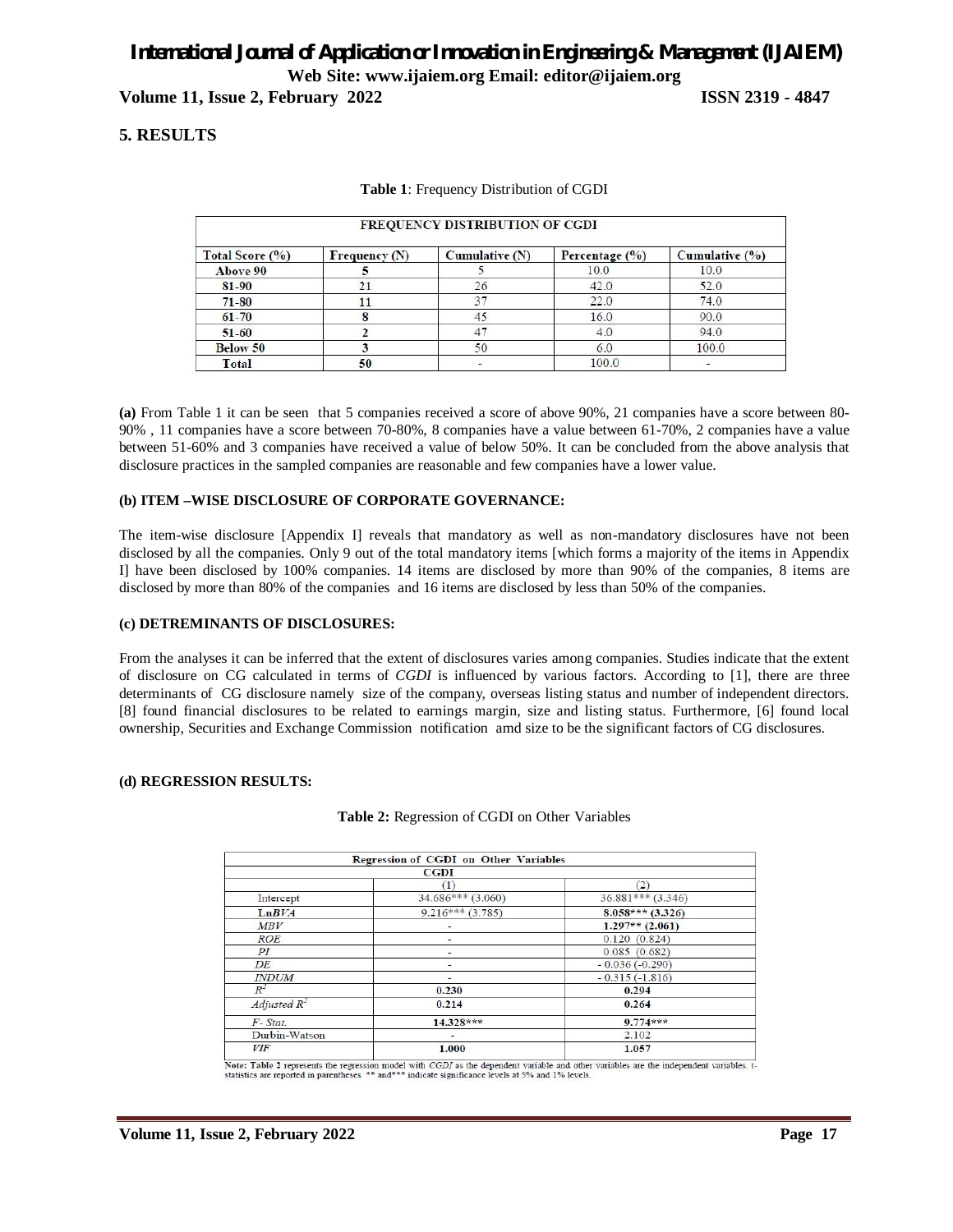**Volume 11, Issue 2, February 2022 ISSN 2319 - 4847**

From Table 2 it can be seen that in Model 1, *LnBVA* explains 23% variance in *CGDI*, as shown by  $R^2$ . This increases to 29.4% when *MBV* enters the equation in Model 2. Adjusted  $R^2$  is 0.214 for Model 1 and 0.264 for Model 2. In Model 1, the *F-ratio* is 14.328 and is highly significant at less than 1% level of significance and in Model 2 it becomes 9.774 which is also significant at less than 1 % level of significance. The Variance Inflation Factor (*VIF)* is used to assess multicollinearity. The *VIF* lies between 1.0 and1.057. Threshold levels of tolerance (not shown in the above table) of above 0.10 and *VIF* scores of less than 10 suggest minimal multicollinearity and stability of the parameter estimates.

From Table 2 it can be inferred that LnBVA ( $b = 8.058$ , t-statistic = 3.326 and  $p < 0.01$ ) is positively contributing towards disclosures. The only significant control variable is  $MBV$  (b = 1.297, t- statistic = 2.061 & p < 0.05) while all other control variables have been excluded as these do not have a significant positive or negative coefficient indicating that these variables do not influence *CGDI* (dependent variable). It should be noted that *DE* and *INDUM* have negative coefficients.

| <b>Regression of CGDI on Other Variables</b><br><b>CGDI</b> |                     |  |  |  |
|-------------------------------------------------------------|---------------------|--|--|--|
|                                                             |                     |  |  |  |
| $34.686***$ (3.060)                                         | $36.881***$ (3.346) |  |  |  |
| $9.216***(3.785)$                                           | $8.058***$ (3.326)  |  |  |  |
|                                                             | $1.297**$ (2.061)   |  |  |  |
| ۰                                                           | $-0.181$ $(-0.525)$ |  |  |  |
|                                                             | 0.085(0.682)        |  |  |  |
|                                                             | $-0.036(-0.290)$    |  |  |  |
| ۰                                                           | $-0.315(-1.816)$    |  |  |  |
| 0.230                                                       | 0.294               |  |  |  |
| 0.214                                                       | 0.264               |  |  |  |
| 14.328***                                                   | $9.774***$          |  |  |  |
| ۰                                                           | 2.102               |  |  |  |
| 1.000                                                       | 1.057               |  |  |  |
|                                                             |                     |  |  |  |

| Table 3: Regression of CGDI on Other Variables |  |  |  |  |
|------------------------------------------------|--|--|--|--|
|------------------------------------------------|--|--|--|--|

Note: Table 3 represents the regression model with CGDI as the dependent variable and other variables are the independent variables. Is statistics are reported in parentheses.\*\* and\*\*\* indicate significance levels at 5% &

Alternative proxies of performance, profitability and size were used to check the robustness of results .*MBV* was replaced by *Tobin's Q*, *ROE* was replaced by *ROA* and *LnBVA* was replaced by *LnMC* as independent variables. It can be seen that when *Tobin's Q* replaced *MBV* the only variable that explained the variation in *CGDI* was size i.e. *LnMC* and *LnBVA* . In addirion, all the results remained the same when *ROE* was used instead of *ROA*. Both performance (*MBV* ) and size (*LnBVA*) explained the variation in *CGDI*. Furthermore, when *LnBVA* was replaced by *LnMC* the only significant variable that explained the variation in *CGDI* was size i.e. *LnMC.*

From the regression analysis it can be concluded that profitability is not significantly related to disclosure of CG practices even when *ROE* or *ROA* is used. It can be seen that firm performance to an extent is positively related to disclosure but it does not sustain the robustness check while size of company is found to be positively and significantly related to disclosure of CG practices. Hence, we *accept Hypothesis 3* and *reject Hypothesis 1 and 2*.

#### **6. CONCLUSION**

The study generated the following conclusions:

**(a)** The size of the company is a significant determinant of disclosure. The extent and the amount of disclosure is better in larger companies as compared to the smaller ones. One reason may be that large firms have to disclose more information related to CG practices since they get a lot of attention from the investors [9].

**(b)** There is a considerable gap in the quality and quantum of disclosures made by companies in the annual report. Not only the non-mandatory but also many mandatory requirements have not been disclosed by the companies.

**(c)** There is substantial scope for improvement in the CG disclosure practices. Many companies did not disclose a number of important issues. The compliance level with respect to remuneration committee, board of directors, statement of